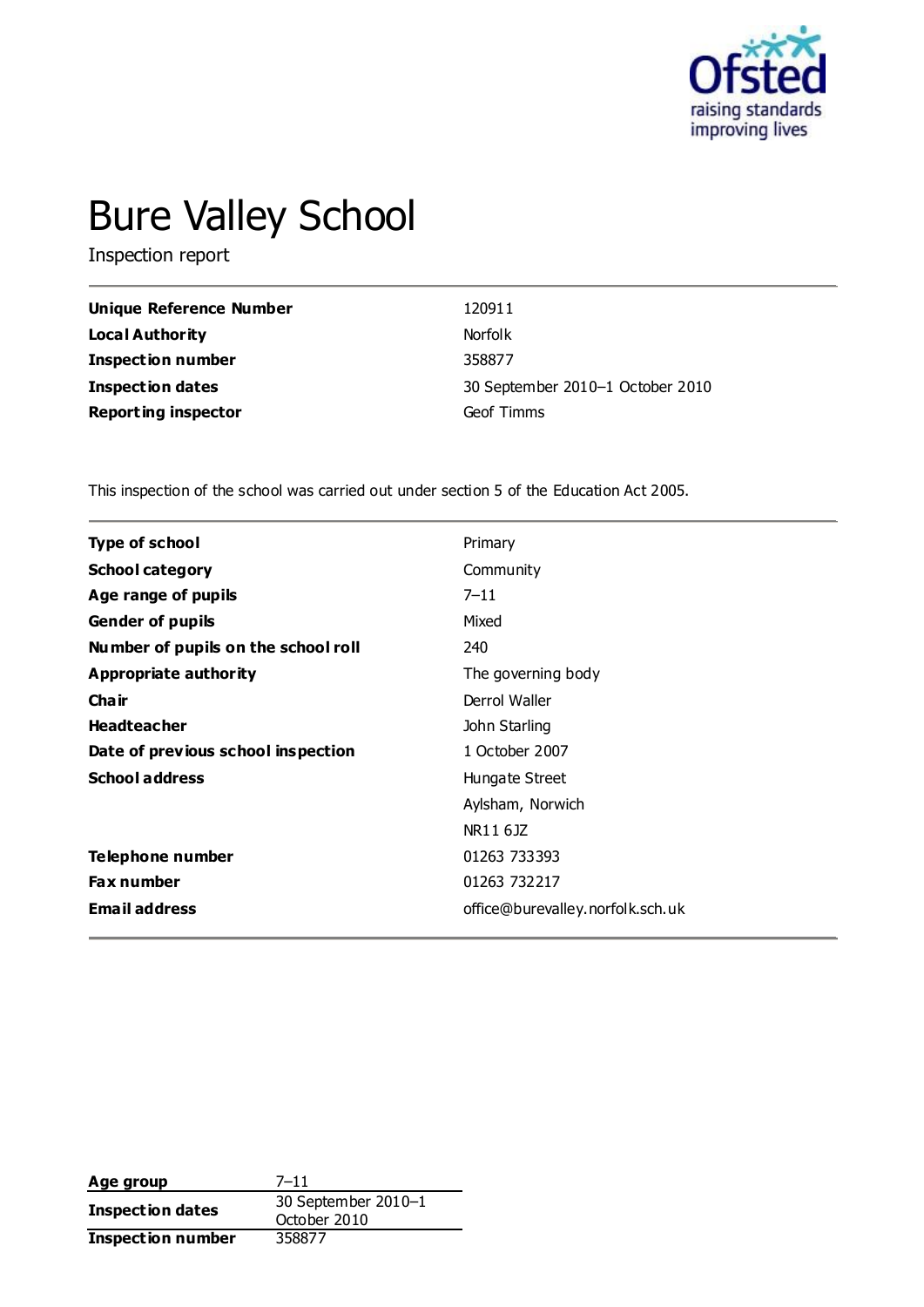The Office for Standards in Education, Children's Services and Skills (Ofsted) regulates and inspects to achieve excellence in the care of children and young people, and in education and skills for learners of all ages. It regulates and inspects childcare and children's social care, and inspects the Children and Family Court Advisory Support Service (Cafcass), schools, colleges, initial teacher training, work-based learning and skills training, adult and community learning, and education and training in prisons and other secure establishments. It assesses council children's services, and inspects services for looked after children, safeguarding and child protection.

Further copies of this report are obtainable from the school. Under the Education Act 2005, the school must provide a copy of this report free of charge to certain categories of people. A charge not exceeding the full cost of reproduction may be made for any other copies supplied.

If you would like a copy of this document in a different format, such as large print or Braille, please telephone 0300 1234 234, or email **[enquiries@ofsted.gov.uk](mailto:enquiries@ofsted.gov.uk)**.

You may copy all or parts of this document for non-commercial educational purposes, as long as you give details of the source and date of publication and do not alter the documentation in any way.

To receive regular email alerts about new publications, including survey reports and school inspection reports, please visit our website and go to 'Subscribe'.

Royal Exchange Buildings St Ann's Square Manchester M2 7LA T: 0300 1234 234 Textphone: 0161 618 8524 E: **[enquiries@ofsted.gov.uk](mailto:enquiries@ofsted.gov.uk)**

W: **[www.ofsted.gov.uk](http://www.ofsted.gov.uk/)**

© Crown copyright 2010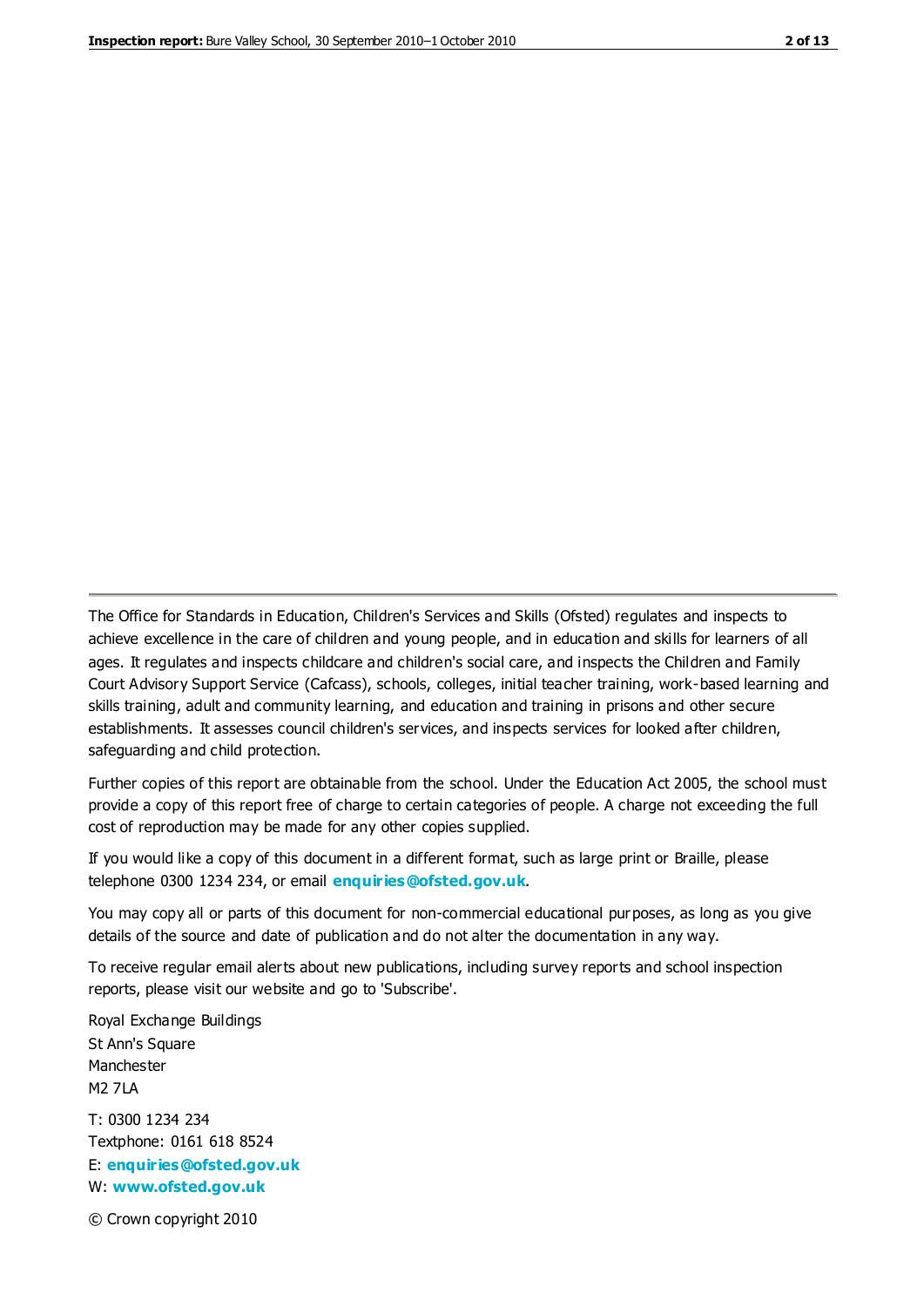# **Introduction**

This inspection was carried out by three additional inspectors. They observed 12 lessons and eight teachers. Meetings were held with staff, pupils and members of the governing body. Inspectors observed the school's work, and looked at a wide range of documentation, policies, planning, pupils' work and 82 parent questionnaires.

The inspection team reviewed many aspects of the school's work. It looked in detail at the following.

- $\blacksquare$  The standards in mathematics and writing.
- The current attainment and progress especially of boys and less able pupils in all year groups.
- The impact of recent changes to lesson planning and the curriculum.
- The impact of recent changes to senior leadership.

# **Information about the school**

This is an average sized junior school. A below average proportion of pupils is known to be eligible for free school meals. A well below average number of pupils are from minority ethnic backgrounds, mainly from mixed heritages. The proportion of pupils with special educational needs and/or disabilities is above average.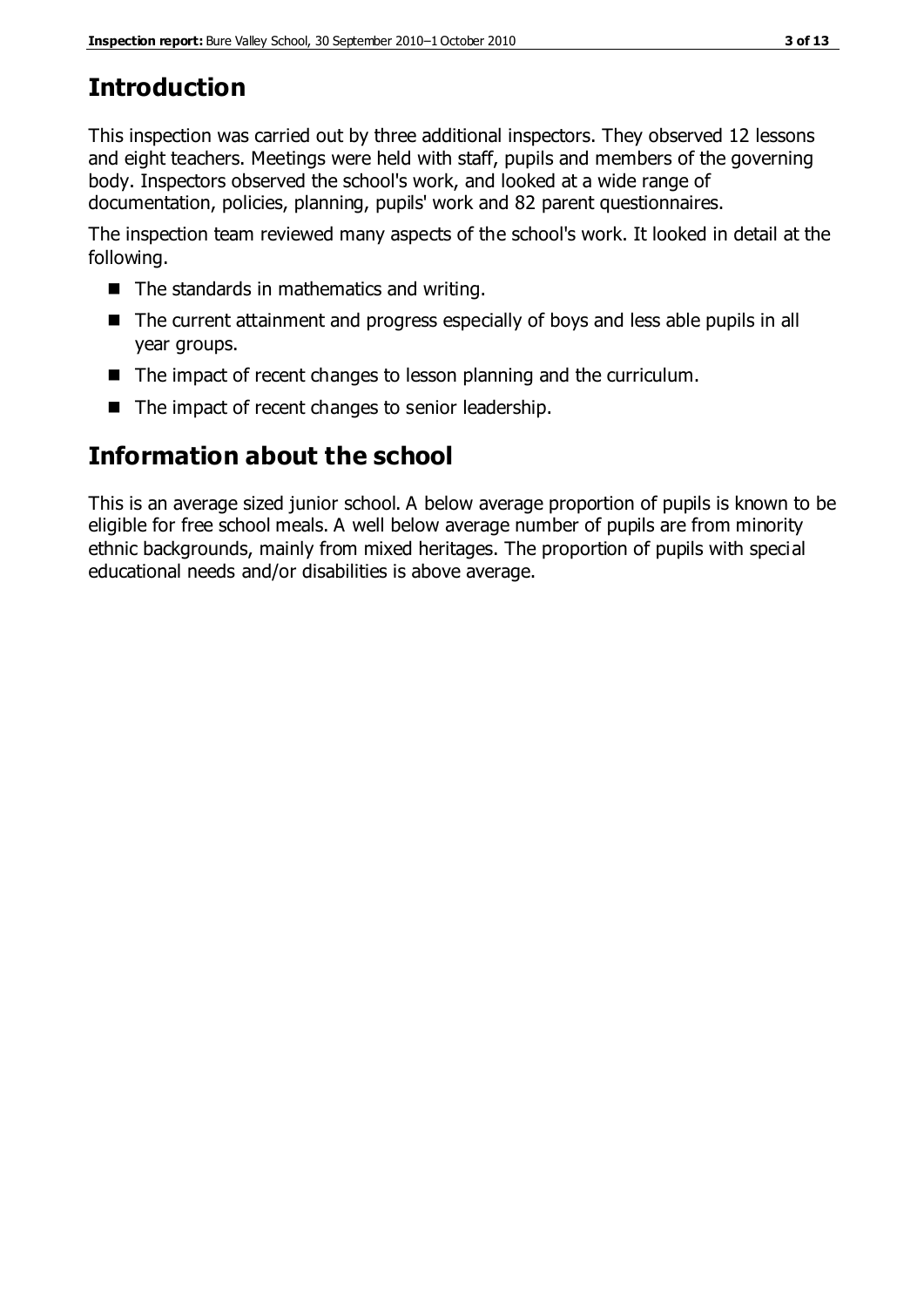**Inspection grades: 1 is outstanding, 2 is good, 3 is satisfactory, and 4 is inadequate** Please turn to the glossary for a description of the grades and inspection terms

# **Inspection judgements**

| Overall effectiveness: how good is the school? |  |
|------------------------------------------------|--|
|------------------------------------------------|--|

## **The school's capacity for sustained improvement 2**

## **Main findings**

There have been significant changes at this school recently and these have resulted in rapid improvement in its good overall effectiveness. Changes to the organisation of Years 3 and 4, to assessment systems and the quality of teaching and learning, have been instrumental in improving the quality of education and pupils' good achievement. Aspects of the school's work are now outstanding. One reason for this is the challenging nature of target setting for individual pupils and also for the whole school. Staff evaluate their work accurately and honestly, and are very aware of aspects still requiring improvement. The school's success in areas that staff have worked on recently, such as standards in mathematics and links with parents, demonstrate its strong capacity for further improvement. Standards remain weaker in writing because the school is not building on pupils' good reading, speaking and listening skills to develop more opportunities for writing for a range of purposes and in different subjects.

The headteacher and senior staff provide the firm and decisive leadership that has been necessary during the recent improvement work, supported by the local authority. This has been successful and, although not yet reflected in all test results, it is evident in pupils' work and in lessons. The focus on learning has been very productive. Staff have created a new planning system which puts the emphasis on pupils' learning needs. In addition, the accommodation for pupils in Years 3 and 4 has been remodelled and the planning for those groups involves much closer collaboration between staff. Teachers and teaching assistants jointly plan and teach lessons that are increasingly of good quality. Staff training has helped to improve teachers' skills and the quality of teaching is now consistently at least good, and occasionally outstanding. Pupils talk very positively of how they are helped to learn and how much they enjoy school. This is also evident in their above average attendance. However, a number of initiatives are yet to have a full impact on the school's work, including the use of assessment, which is not fully consistent. The school does not monitor the impact of the marking of pupils' work or other feedback and there are times when the work provided is not challenging enough because staff have not made accurate enough use of assessment data.

The school has improved its procedures so that pupils feel exceptionally safe and their behaviour is outstanding. Pupils demonstrate very positive attitudes to learning and work well together, cooperating and collaborating on tasks. Care, guidance and support are outstanding. Excellent partnerships have had a clearly positive impact on the provision. For example, local authority support has helped to raise standards and pupils' achievement and contributed to improvements in the quality of teaching and learning. In addition, excellent links and joint working with the other schools in the local cluster have had a very positive impact, as evident in the choir and orchestral work. The school provides good opportunities for pupils to learn how to keep themselves healthy, however, a significant number still bring unhealthy snacks for break and lunch.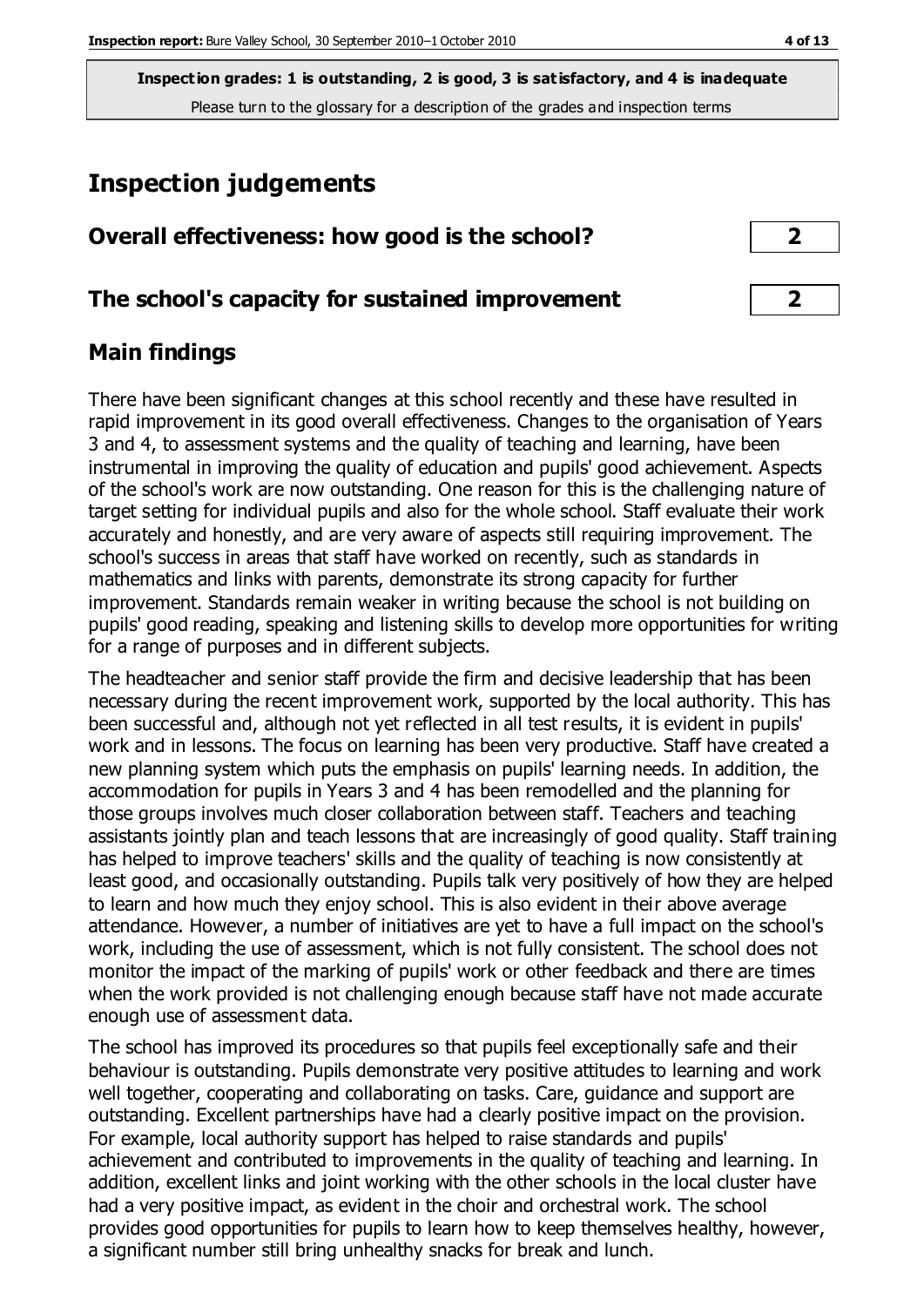**Inspection grades: 1 is outstanding, 2 is good, 3 is satisfactory, and 4 is inadequate** Please turn to the glossary for a description of the grades and inspection terms

## **What does the school need to do to improve further?**

- Raise standards in writing by:
	- giving pupils enough opportunities to write in other subjects and for different purposes
	- building on and using existing strengths in speaking, listening and reading to support pupils' writing skills.
- Embed the new assessment practices and use them to:
	- develop consistency of practice
	- monitor the quality of marking and feedback given to pupils
	- $-$  ensure sufficient challenge in activities, especially for the most able.
- Introduce a healthy eating programme to encourage pupils to adopt a more healthy diet.

#### **Outcomes for individuals and groups of pupils 2**

Pupils are performing at broadly average standards when they start at the school. Although some start school with attainment that is above the national average, there are a significant proportion with special educational needs and/or disabilities. Over recent years, standards at the end of Year 6 have not been high enough and achievement has not been as good as it should be. However, the recent changes introduced by the headteacher, and implemented by the deputy headteacher and senior leaders, have resulted in a dramatic improvement and current achievement and progress are good and improving. Pupils' clearly enjoy their work. One of the reasons for improved achievement is the way the school has worked on improving pupils' behaviour and attitudes and these are now outstanding. However, pupils do not have a sufficiently strong understanding of the need for healthy eating.

In lessons, the good teaching and excellent behaviour and attitudes are resulting in good quality work and rising standards. This is especially evident in mathematics and for boys and less able pupils. In one outstanding lesson, Year 4 pupils used drama to show their understanding of the water cycle and reinforced their learning exceptionally well through independent activities. The work in pupils' books is of good quality, well presented and demonstrating good progress. Writing skills remain weaker and the staff do not provide sufficient opportunities for pupils to use their skills in different ways. Data shows that pupils with special educational needs and/or disabilities make good progress. There are no significant differences in the achievement of any groups of pupils including those from minority ethnic backgrounds.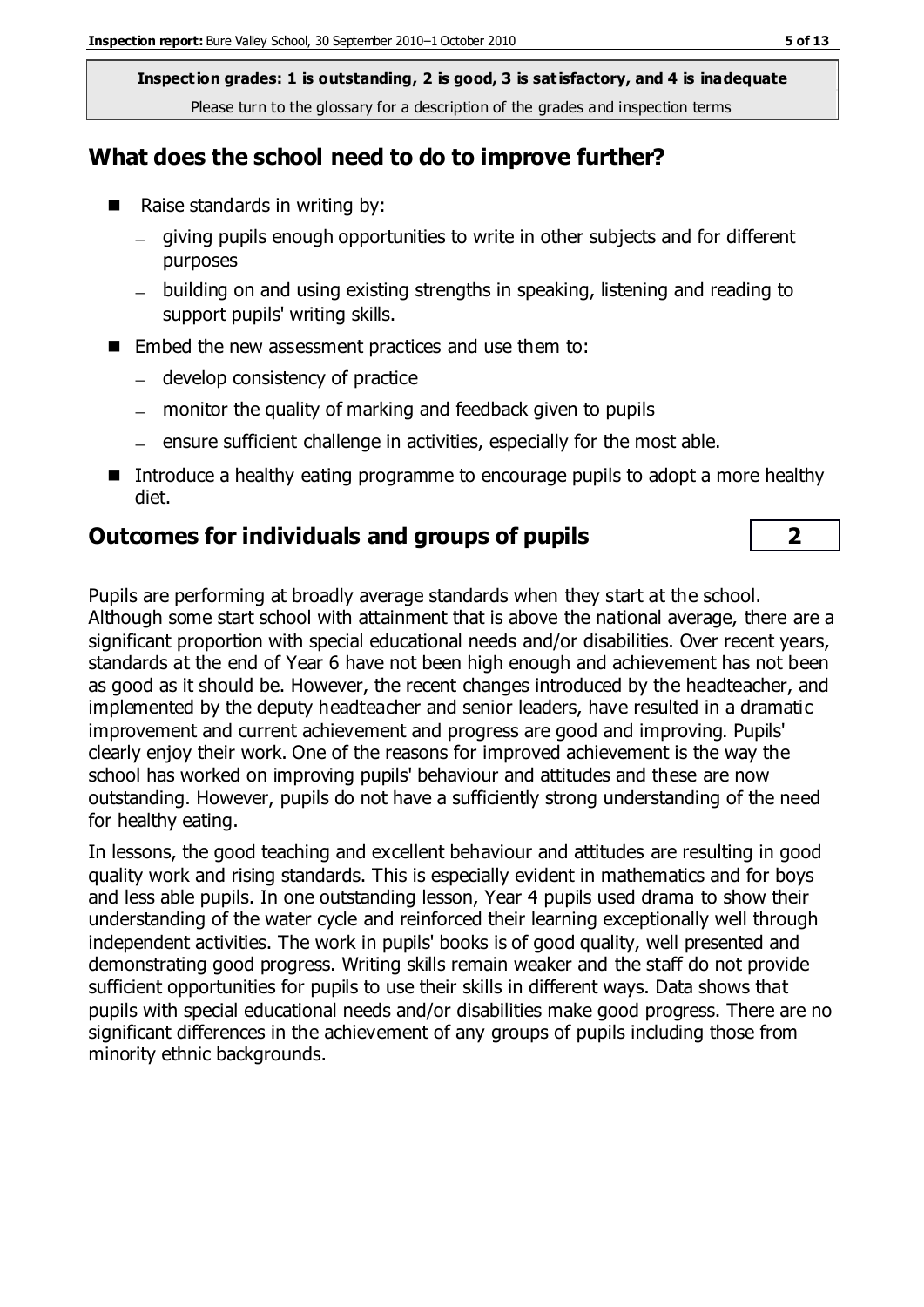**Inspection grades: 1 is outstanding, 2 is good, 3 is satisfactory, and 4 is inadequate**

Please turn to the glossary for a description of the grades and inspection terms

These are the grades for pupils' outcomes

| Pupils' achievement and the extent to which they enjoy their learning                                                     |                |
|---------------------------------------------------------------------------------------------------------------------------|----------------|
| Taking into account:<br>Pupils' attainment <sup>1</sup>                                                                   |                |
| The quality of pupils' learning and their progress                                                                        | $\mathfrak{D}$ |
| The quality of learning for pupils with special educational needs and/or disabilities<br>and their progress               | $\overline{2}$ |
| The extent to which pupils feel safe                                                                                      | 1              |
| Pupils' behaviour                                                                                                         | 1              |
| The extent to which pupils adopt healthy lifestyles                                                                       | 3              |
| The extent to which pupils contribute to the school and wider community                                                   | $\mathbf{z}$   |
| The extent to which pupils develop workplace and other skills that will contribute to<br>their future economic well-being |                |
| Taking into account:<br>Pupils' attendance <sup>1</sup>                                                                   |                |
| The extent of pupils' spiritual, moral, social and cultural development                                                   | 2              |

<sup>1</sup> The grades for attainment and attendance are: 1 is high; 2 is above average; 3 is broadly average; and 4 is low

## **How effective is the provision?**

Care, guidance and support are outstanding because case studies show that the school makes every effort to include all pupils and to ensure that they make at least good progress. For those pupils whose circumstances make them most vulnerable, the school supports their parents with good advice. Staff monitor the most vulnerable groups in detail every half term and their progress is checked. Teachers have a major input into the individual education plans for pupils with special educational needs and/or disabilities so that they are better able to provide appropriate work to help pupils reach their targets. The arrangements when pupils move to different classes, especially into Year 3 and into Year 7, are outstanding.

The quality of teaching and learning is good overall. This is partly the result of effective links between subjects and of a lot of detailed work by staff to improve lesson planning. Teachers have focused on learning rather than teaching and lessons are now assessed by senior leaders more closely by the outcome of pupils' learning rather than the performance of the teacher. This has led to a distinct improvement in pupils' progress and at the same time more assessment data has become available. Assessment information has yet to be used as fully as it should be in providing all pupils with sufficiently challenging work. The staff have recently developed a marking and feedback policy but this is not being monitored for its success in helping pupils understand what they need to do to improve and what they have done well. Excellent opportunities are provided to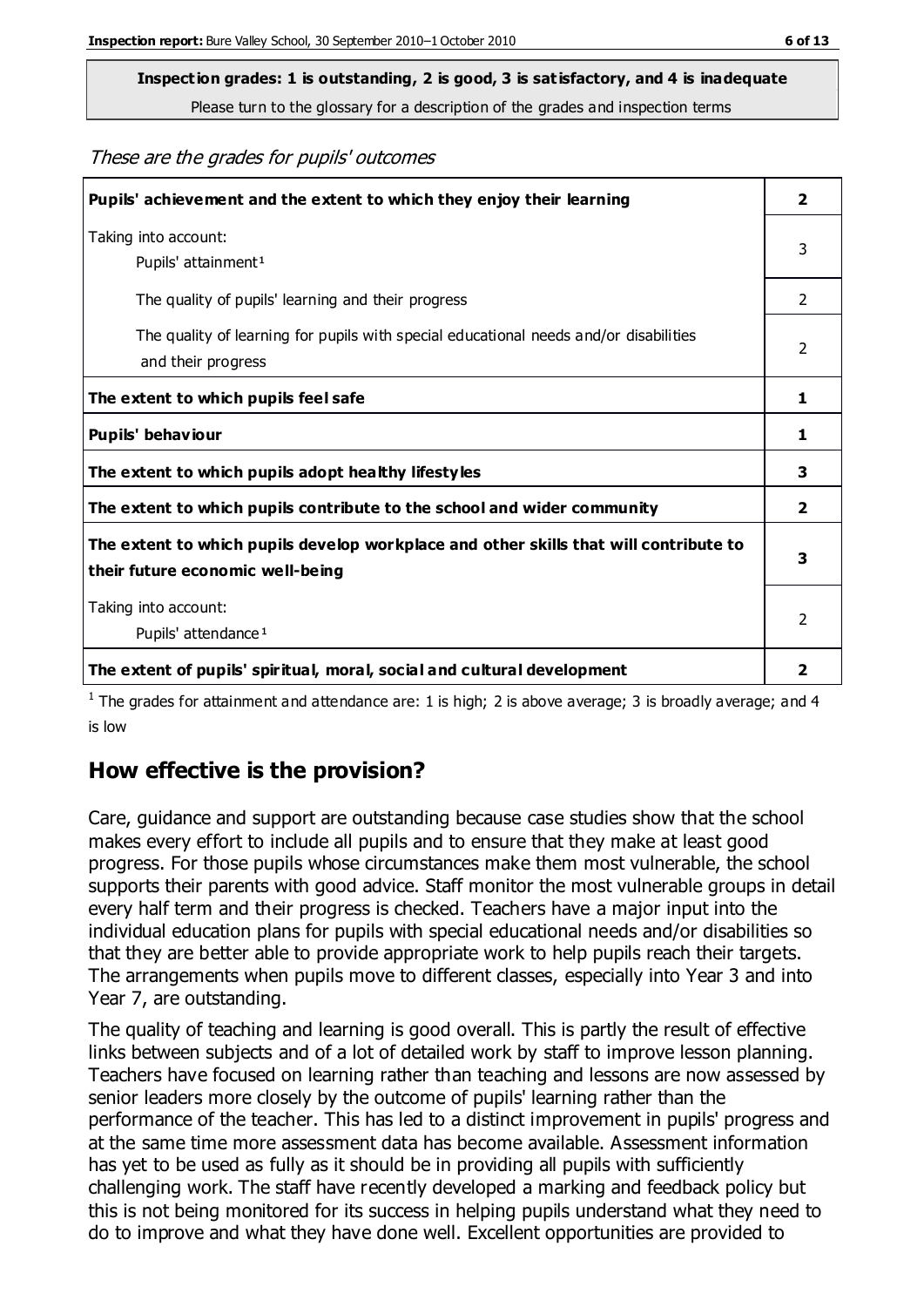**Inspection grades: 1 is outstanding, 2 is good, 3 is satisfactory, and 4 is inadequate** Please turn to the glossary for a description of the grades and inspection terms

enrich the curriculum, such as the art and design visit Year 5 made to Norwich Castle. These clearly support and extend pupils' experiences and learning.

These are the grades for the quality of provision

| The quality of teaching                                                                                    |  |
|------------------------------------------------------------------------------------------------------------|--|
| Taking into account:<br>The use of assessment to support learning                                          |  |
| The extent to which the curriculum meets pupils' needs, including, where relevant,<br>through partnerships |  |
| The effectiveness of care, guidance and support                                                            |  |

#### **How effective are leadership and management?**

The headteacher provides firm and decisive leadership. Together with the deputy headteacher and other senior staff, he demonstrates a clear ambition to continue raising standards and embed the recent improvements. All staff are very positive about the direction the school is taking and supportive of whatever work is needed to provide the best possible education for the pupils. Partnerships have been outstandingly successful in raising standards and improving provision. Local authority support and challenge have been used very well. Local schools work very closely together, sharing good practice and teachers are developing good systems for learning from each other. The headteacher has developed detailed, extensive tracking systems and these enable staff to see how successful their teaching is and how well different groups of pupils are doing.

The governing body has been much more effective in monitoring and challenging the school since the last inspection and its work now has a good impact on overall leadership. All statutory requirements are met, including those required to ensure pupils are safe and well cared for. Safeguarding is good because the school has developed a rigorous system for informing visiting teachers and instructors of requirements and of logging any concerns. All child protection systems are robust and effective. There are no significant inequalities in the provision and all pupils have full access to the curriculum as well as to wider enrichment and outside school activities. The school promotes community cohesion well, with outstanding strengths on a local level and satisfactory global understanding, although more remains to be done to extend pupils' understanding of how others live in different parts of this country.

A key feature of the leadership has been the use of training to improve and extend teachers' skills. In addition, leadership responsibilities have been distributed more widely and teachers have taken on more subject leadership roles. This means all staff have a bigger stake in the success of the school and contribute to its ongoing improvement.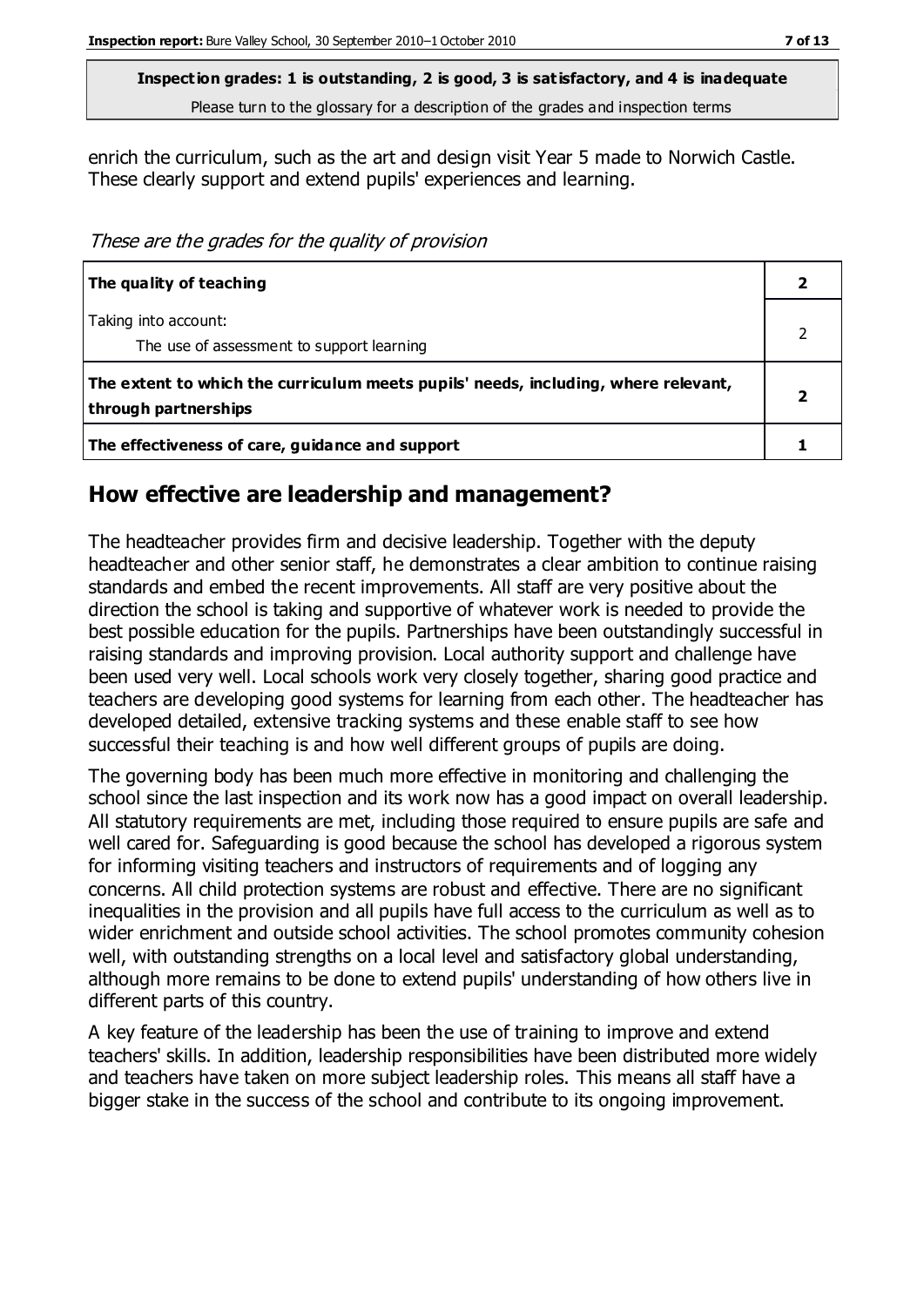**Inspection grades: 1 is outstanding, 2 is good, 3 is satisfactory, and 4 is inadequate**

Please turn to the glossary for a description of the grades and inspection terms

These are the grades for leadership and management

| The effectiveness of leadership and management in embedding ambition and driving<br>improvement                                                                  |                         |
|------------------------------------------------------------------------------------------------------------------------------------------------------------------|-------------------------|
| Taking into account:<br>The leadership and management of teaching and learning                                                                                   | 2                       |
| The effectiveness of the governing body in challenging and supporting the<br>school so that weaknesses are tackled decisively and statutory responsibilities met | 2                       |
| The effectiveness of the school's engagement with parents and carers                                                                                             | $\overline{\mathbf{2}}$ |
| The effectiveness of partnerships in promoting learning and well-being                                                                                           | 1                       |
| The effectiveness with which the school promotes equality of opportunity and tackles<br>discrimination                                                           | $\overline{\mathbf{2}}$ |
| The effectiveness of safeguarding procedures                                                                                                                     | 2                       |
| The effectiveness with which the school promotes community cohesion                                                                                              | 2                       |
| The effectiveness with which the school deploys resources to achieve value for money                                                                             | 2                       |

#### **Views of parents and carers**

A very large majority of parents and carers who returned the questionnaire are happy with their children's experience at the school. There is a clear feeling that the school is improving rapidly and that parents have confidence in the headteacher's ability to continue this improvement. They say the school keeps their children safe and that their children enjoy school. Most parents also say that the school prepares their children well for the future. The evidence of the inspection supports parents' and carers' positive views. A small minority think their children do not make sufficient progress. This was true in the past but current progress is good. A small number of parents would like more guidance on how they can help their children's learning although the school does now provide them with more information about the curriculum than used to be the case.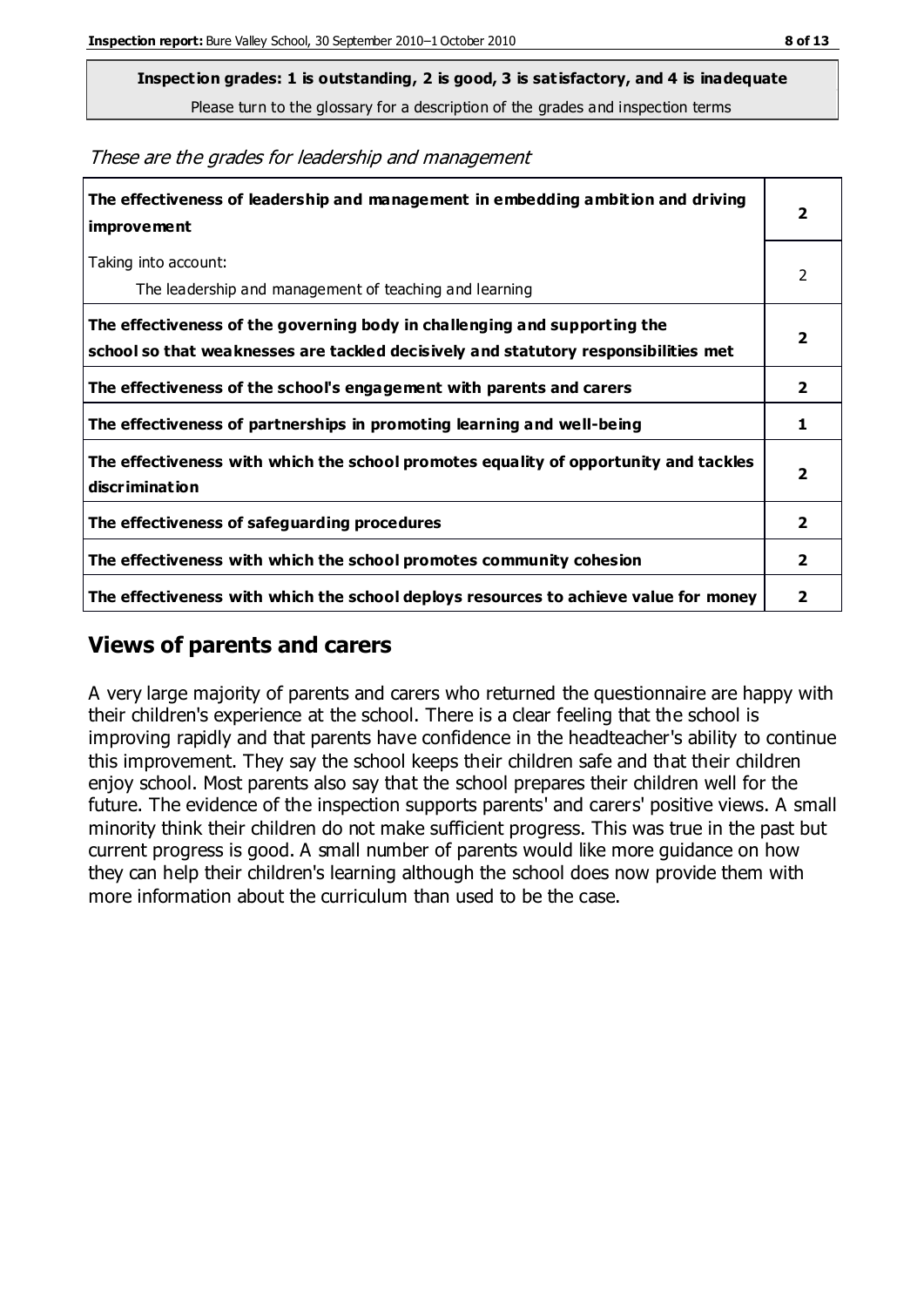#### **Responses from parents and carers to Ofsted's questionnaire**

Ofsted invited all the registered parents and carers of pupils registered at Bure Valley School to complete a questionnaire about their views of the school.

In the questionnaire, parents and carers were asked to record how strongly they agreed with 13 statements about the school. The inspection team received 82 completed questionnaires by the end of the on-site inspection. In total, there are 240 pupils registered at the school.

| <b>Statements</b>                                                                                                                                                                                                                                       | <b>Strongly</b><br>agree |               | Agree        |               | <b>Disagree</b> |                | <b>Strongly</b><br>disagree |               |
|---------------------------------------------------------------------------------------------------------------------------------------------------------------------------------------------------------------------------------------------------------|--------------------------|---------------|--------------|---------------|-----------------|----------------|-----------------------------|---------------|
|                                                                                                                                                                                                                                                         | <b>Total</b>             | $\frac{0}{0}$ | <b>Total</b> | $\frac{0}{0}$ | <b>Total</b>    | $\frac{0}{0}$  | <b>Total</b>                | $\frac{0}{0}$ |
| My child enjoys school                                                                                                                                                                                                                                  | 45                       | 57            | 32           | 41            | 1               | $\mathbf{1}$   | $\mathbf 0$                 | $\mathbf 0$   |
| The school keeps my child<br>safe                                                                                                                                                                                                                       | 46                       | 58            | 32           | 41            | 1               | $\mathbf{1}$   | $\mathbf 0$                 | $\mathbf 0$   |
| My school informs me about<br>my child's progress                                                                                                                                                                                                       | 22                       | 28            | 47           | 60            | 3               | 4              | $\mathbf 0$                 | $\mathbf 0$   |
| My child is making enough<br>progress at this school                                                                                                                                                                                                    | 22                       | 28            | 39           | 49            | 7               | 9              | 0                           | $\mathbf 0$   |
| The teaching is good at this<br>school                                                                                                                                                                                                                  | 25                       | 32            | 44           | 56            | $\overline{2}$  | 3              | $\mathbf 0$                 | $\mathbf 0$   |
| The school helps me to<br>support my child's learning                                                                                                                                                                                                   | 28                       | 35            | 37           | 49            | $\overline{7}$  | 9              | $\mathbf 0$                 | $\mathbf 0$   |
| The school helps my child to<br>have a healthy lifestyle                                                                                                                                                                                                | 25                       | 32            | 46           | 58            | 6               | 8              | $\mathbf 0$                 | $\mathbf 0$   |
| The school makes sure that<br>my child is well prepared for<br>the future (for example<br>changing year group,<br>changing school, and for<br>children who are finishing<br>school, entering further or<br>higher education, or entering<br>employment) | 36                       | 46            | 34           | 43            | $\mathbf 0$     | 0              | $\mathbf 0$                 | $\mathbf 0$   |
| The school meets my child's<br>particular needs                                                                                                                                                                                                         | 26                       | 33            | 43           | 54            | 6               | 8              | $\mathbf 0$                 | $\mathbf 0$   |
| The school deals effectively<br>with unacceptable behaviour                                                                                                                                                                                             | 21                       | 27            | 44           | 56            | 4               | 5              | $\mathbf 0$                 | 0             |
| The school takes account of<br>my suggestions and concerns                                                                                                                                                                                              | 22                       | 28            | 41           | 52            | 3               | 4              | 0                           | 0             |
| The school is led and<br>managed effectively                                                                                                                                                                                                            | 35                       | 44            | 38           | 48            | 3               | $\overline{4}$ | $\mathbf 0$                 | $\mathbf 0$   |
| Overall, I am happy with my<br>child's experience at this<br>school                                                                                                                                                                                     | 36                       | 46            | 35           | 44            | $\overline{2}$  | 3              | $\mathbf 0$                 | $\mathbf 0$   |

The table above summarises the responses that parents and carers made to each statement. The percentages indicate the proportion of parents and carers giving that response out of the total number of completed questionnaires. Where one or more parents and carers chose not to answer a particular question, the percentages will not add up to 100%.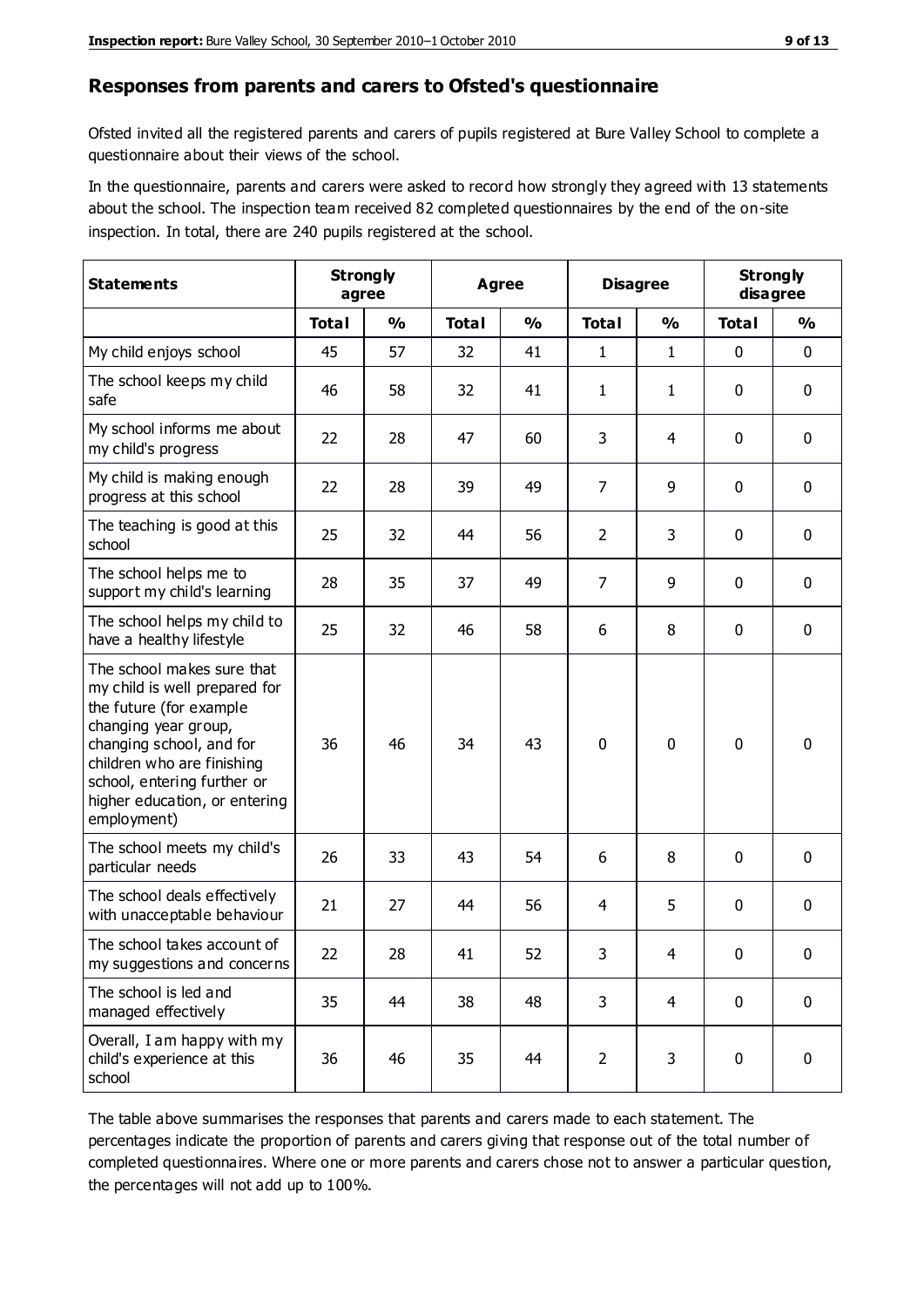## **Glossary**

| Grade   | <b>Judgement</b> | <b>Description</b>                                                                                                                                                                                                            |
|---------|------------------|-------------------------------------------------------------------------------------------------------------------------------------------------------------------------------------------------------------------------------|
| Grade 1 | Outstanding      | These features are highly effective. An outstanding school<br>provides exceptionally well for all its pupils' needs.                                                                                                          |
| Grade 2 | Good             | These are very positive features of a school. A school that<br>is good is serving its pupils well.                                                                                                                            |
| Grade 3 | Satisfactory     | These features are of reasonable quality. A satisfactory<br>school is providing adequately for its pupils.                                                                                                                    |
| Grade 4 | Inadequate       | These features are not of an acceptable standard. An<br>inadequate school needs to make significant improvement<br>in order to meet the needs of its pupils. Ofsted inspectors<br>will make further visits until it improves. |

## **What inspection judgements mean**

## **Overall effectiveness of schools**

|                       | Overall effectiveness judgement (percentage of schools) |      |                     |                   |
|-----------------------|---------------------------------------------------------|------|---------------------|-------------------|
| <b>Type of school</b> | <b>Outstanding</b>                                      | Good | <b>Satisfactory</b> | <b>Inadequate</b> |
| Nursery schools       | 58                                                      | 36   | 4                   | $\overline{2}$    |
| Primary schools       | 8                                                       | 43   | 40                  | 9                 |
| Secondary schools     | 10                                                      | 35   | 42                  | 13                |
| Sixth forms           | 13                                                      | 39   | 45                  | 3                 |
| Special schools       | 33                                                      | 42   | 20                  | 4                 |
| Pupil referral units  | 18                                                      | 40   | 29                  | 12                |
| All schools           | 11                                                      | 42   | 38                  | 9                 |

New school inspection arrangements were introduced on 1 September 2009. This means that inspectors now make some additional judgements that were not made previously.

The data in the table above are for the period 1 September 2009 to 31 March 2010 and are the most recently published data available (see **[www.ofsted.gov.uk](http://www.ofsted.gov.uk/)**). Please note that the sample of schools inspected during the autumn and spring terms 2009/10 was not representative of all schools nationally, as weaker schools are inspected more frequently than good or outstanding schools.

Percentages are rounded and do not always add exactly to 100. Secondary school figures include those that have sixth forms, and sixth form figures include only the data specifically for sixth form inspection judgements.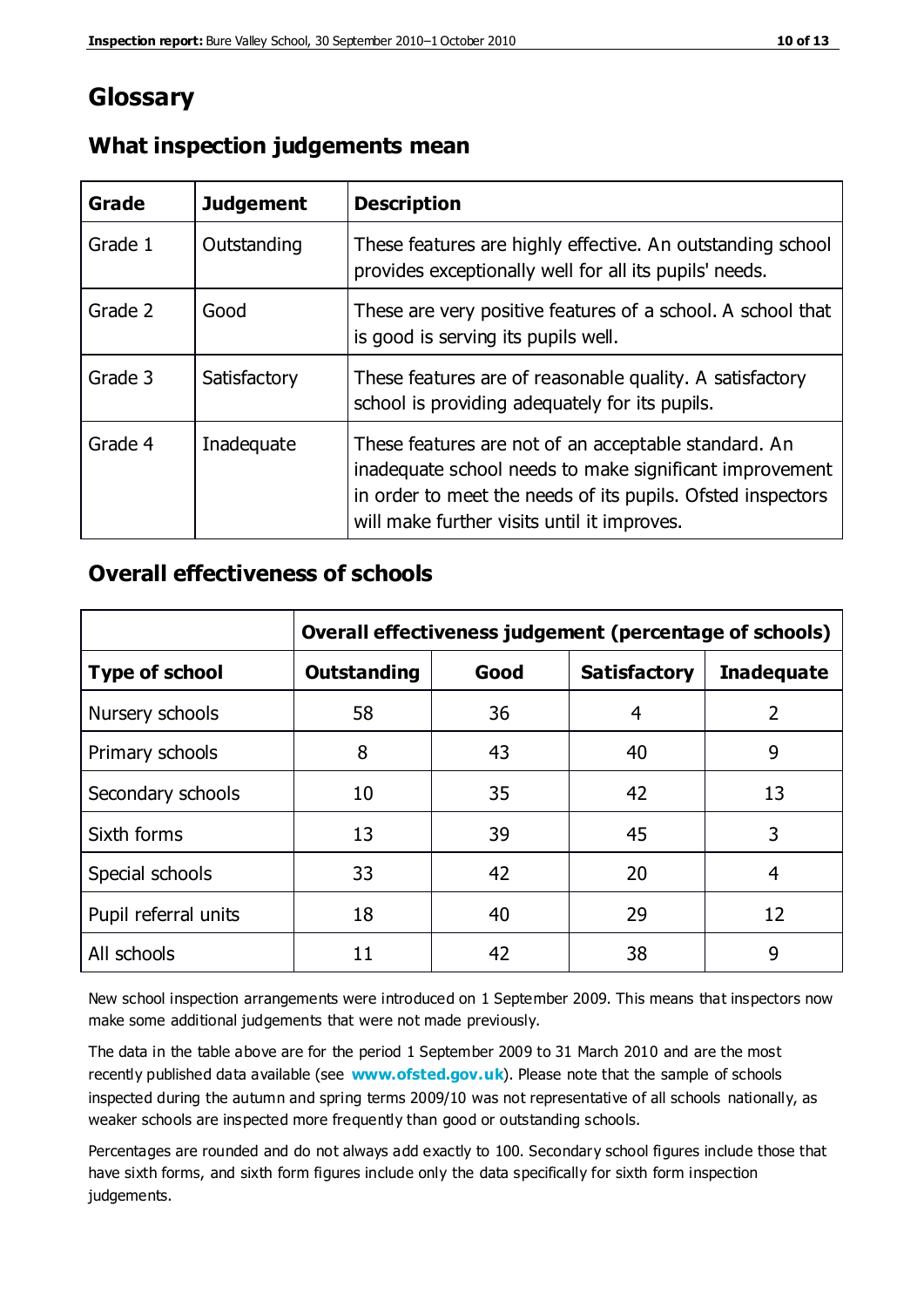# **Common terminology used by inspectors**

| Achievement:               | the progress and success of a pupil in their learning,<br>development or training.                                                                                                                                                          |  |  |
|----------------------------|---------------------------------------------------------------------------------------------------------------------------------------------------------------------------------------------------------------------------------------------|--|--|
| Attainment:                | the standard of the pupils' work shown by test and<br>examination results and in lessons.                                                                                                                                                   |  |  |
| Capacity to improve:       | the proven ability of the school to continue<br>improving. Inspectors base this judgement on what<br>the school has accomplished so far and on the quality<br>of its systems to maintain improvement.                                       |  |  |
| Leadership and management: | the contribution of all the staff with responsibilities,<br>not just the headteacher, to identifying priorities,<br>directing and motivating staff and running the school.                                                                  |  |  |
| Learning:                  | how well pupils acquire knowledge, develop their<br>understanding, learn and practise skills and are<br>developing their competence as learners.                                                                                            |  |  |
| Overall effectiveness:     | inspectors form a judgement on a school's overall<br>effectiveness based on the findings from their<br>inspection of the school. The following judgements,<br>in particular, influence what the overall effectiveness<br>judgement will be. |  |  |
|                            | The school's capacity for sustained<br>improvement.                                                                                                                                                                                         |  |  |
|                            | Outcomes for individuals and groups of pupils.                                                                                                                                                                                              |  |  |
|                            | The quality of teaching.                                                                                                                                                                                                                    |  |  |
|                            | The extent to which the curriculum meets<br>pupils' needs, including, where relevant,<br>through partnerships.                                                                                                                              |  |  |
|                            | The effectiveness of care, guidance and<br>support.                                                                                                                                                                                         |  |  |
| Progress:                  | the rate at which pupils are learning in lessons and<br>over longer periods of time. It is often measured by<br>comparing the pupils' attainment at the end of a key                                                                        |  |  |

stage with their attainment when they started.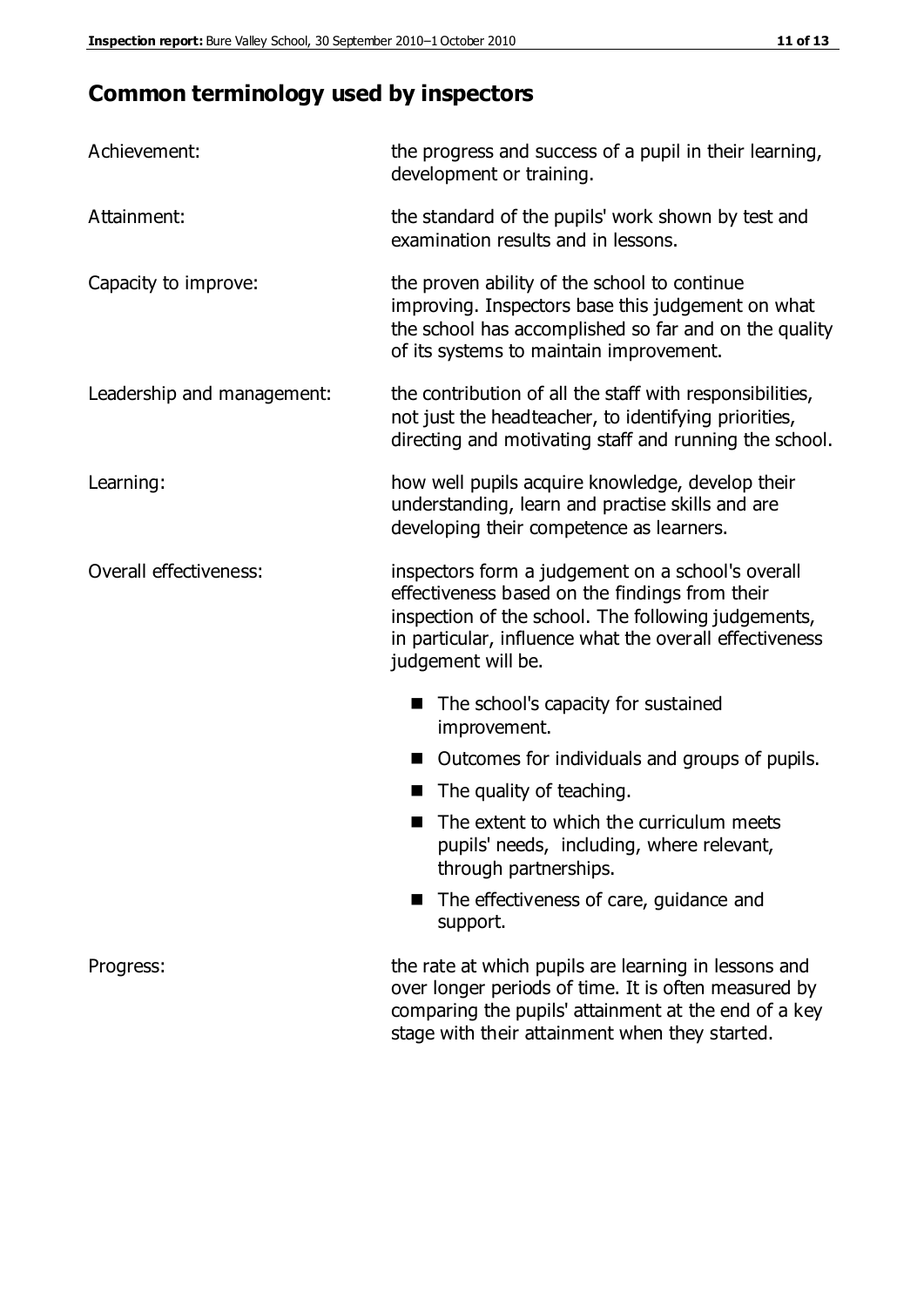## **This letter is provided for the school, parents and carers to share with their children. It describes Ofsted's main findings from the inspection of their school.**

4 October 2010

#### Dear Pupils

#### **Inspection of Bure Valley School, Norwich, NR11 6JZ**

I am writing to thank you for the way you welcomed us to your school recently and for your help in showing us how good your school has now become. We especially enjoyed meeting and talking to some of you and we are very impressed with your behaviour. This enables the teachers to concentrate on providing you with interesting and imaginative activities.

You told us how safe you feel and we can see how well the school ensures that you are kept safe and secure. The school is also excellent at using the strong partnerships with the local authority and with other local schools to support your learning such as in the orchestra.

We have asked the school to do three things to help it get even better. Teachers need to do more to help you become better writers and to use your skills in different subjects. The school has introduced new systems for assessing your progress and learning. The teachers need to use this information more consistently to check on your learning, check how helpful their marking of your work is and to make sure the work you are given is challenging enough. The school also needs to do more to encourage you to eat healthily, and you can help with this by making healthy choices when you bring snacks and packed lunches.

Enjoy your time at Bure Valley and keep working hard!

Yours sincerely

Geof Timms Lead inspector